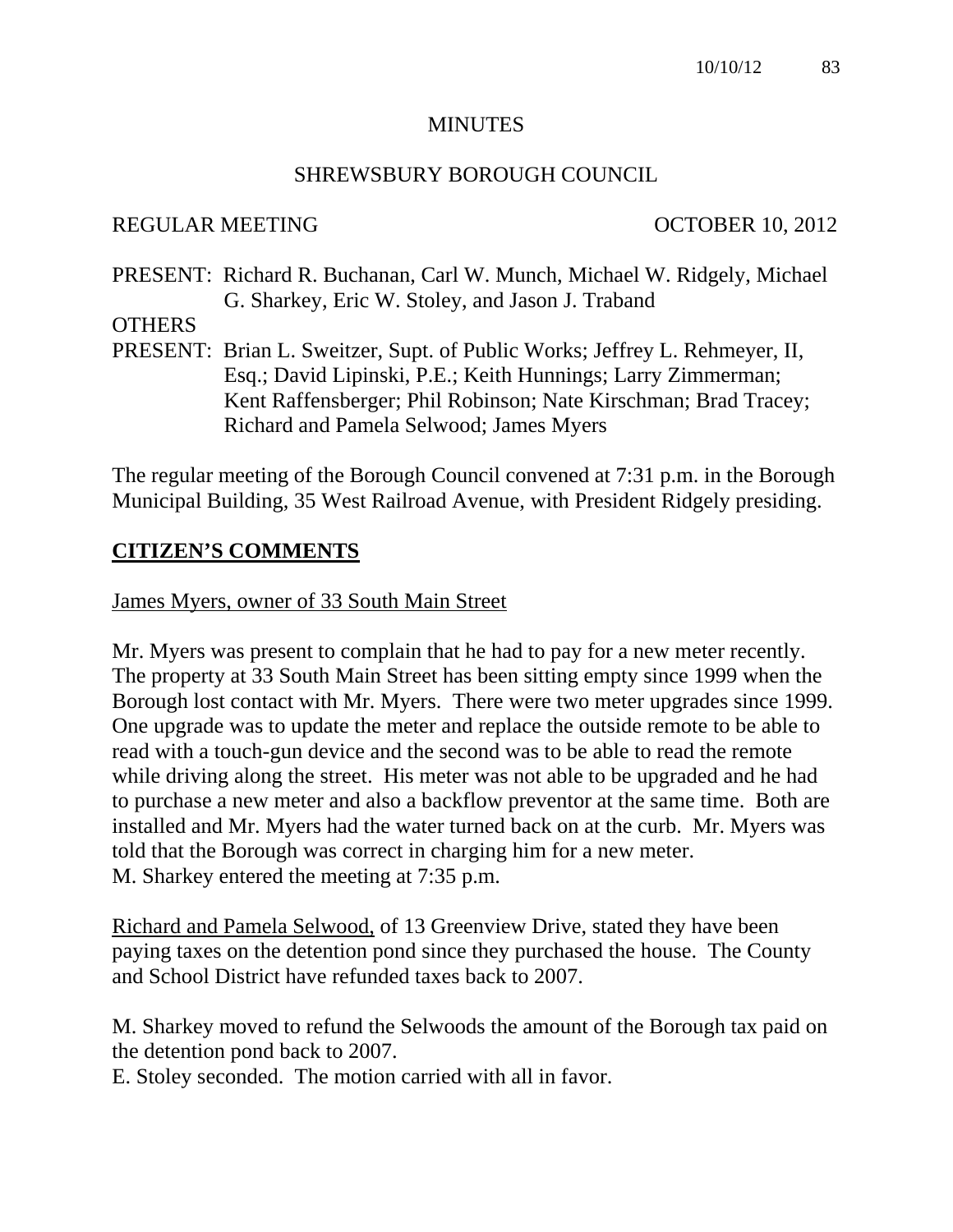Nathan Kirschman, 1 Shetland Drive, stated he had the cost of a third radio in the EMA budget. When he recently retired from the County, he asked for a radio which was given to him so the amount of \$800.00 can be reduced from the budget figure.

# **APPROVAL OF MINUTES**

The minutes of the September 12 meeting were approved by unanimous consent by those who were at the meeting.

# **APPROVAL OF EXPENDITURES AND REPORT OF ACCOUNTS**

The September expenditures and report of accounts will be deferred until next month.

# **BILL LIST**

The bill list for September was presented: General account: check numbers 11318 thru 11356; Water account: check numbers 4820 thru 4839; Sewer account: check numbers 4525 thru 4541; Highway Aid: none.

E. Stoley moved to approve the September bill listing. M. Sharkey seconded. The motion carried with all in favor.

# **PAYROLL REGISTER**

E. Stoley moved to approve the September 3 and 16 payroll registers.

J. Traband seconded. The motion carried with all in favor.

# **SUBDIVISION AND LAND DEVELOPMENT BUSINESS**

McCleary/Selwood Detention Pond

The detention pond currently on the Selwood property at 13 Greenview Drive is being subdivided off to be added to a lot in the Apple Tree Court (McCleary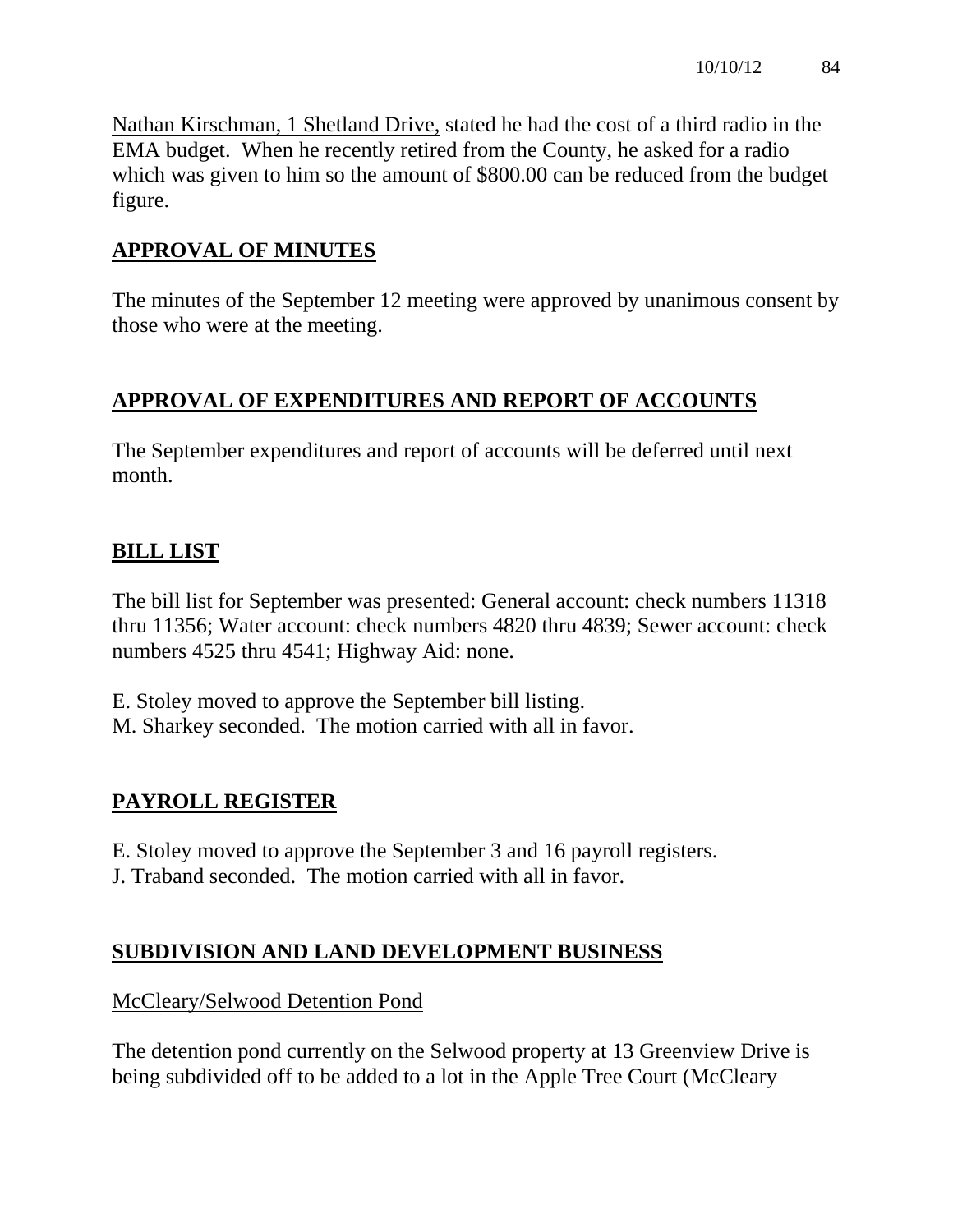property along Plank Road). The items still outstanding from the Planning Commission meeting are:

- 1) Certification with signature, seal and date by the registered professional surveyor responsible for preparing the survey.
- 2) Notes 11 and 12 need to be slightly revised again per Sol. Rehmeyer's comments
- 3) Detention basin operation and maintenance note 13 addresses the one-year requirement for maintenance to be done.
- 4) Payment of all fees.

E. Stoley moved to approve the final minor subdivision plan contingent on the four items listed above.

R. Buchanan seconded. The motion carried with all in favor. The plan will need to be resigned by all parties.

## Apple Tree Court Temporary Grading Plan (revisited)

This plan was approved at the May Council meeting with a condition that each load of fill from the Messina site (in the Township in the southwest corner of East Forrest Avenue and Mount Airy Road at the top of the hill) was to be tested and certified to be free of contaminants by the engineer. E. Stoley followed a truck last Friday from the Messina site to the McCleary site(zone 2 of the Wellhead Protection zone) along Plank Road and asked if the load was tested and the construction crew had no knowledge of the requirement. Kent Raffensberger of Johnston and Associates admitted that each load was not tested but asserted that they followed the definition of clean fill as per the PA Department of Environmental Protection and researched the site viewing an aerial photo from 1937 that shows agriculture and what appears to be an orchard and an aerial photo from 1971 that shows the same. A mobile home park was located in the northern part of the site downhill towards East Forrest Avenue. Kent said no fill was taken from the area where the mobile home park was located and a photo was handed out showing the fill was taken from the top of the hill south of where the mobile home park was located. Kent spoke with Phil Robinson who had knowledge of the site. Kent said he and Eric Johnston of Johnston and Associates visually inspected numerous loads and piles of dirt at the site and at the McCleary site. Eric Johnston sent a certification letter upon request and stated the PA DEP requirements were met. However, this is not what was approved at the May meeting. Kent stated that top soil for the McCleary site will come from the Russett Farms development and will be seeded before winter. Kent Raffensberger and Phil Robinson offered to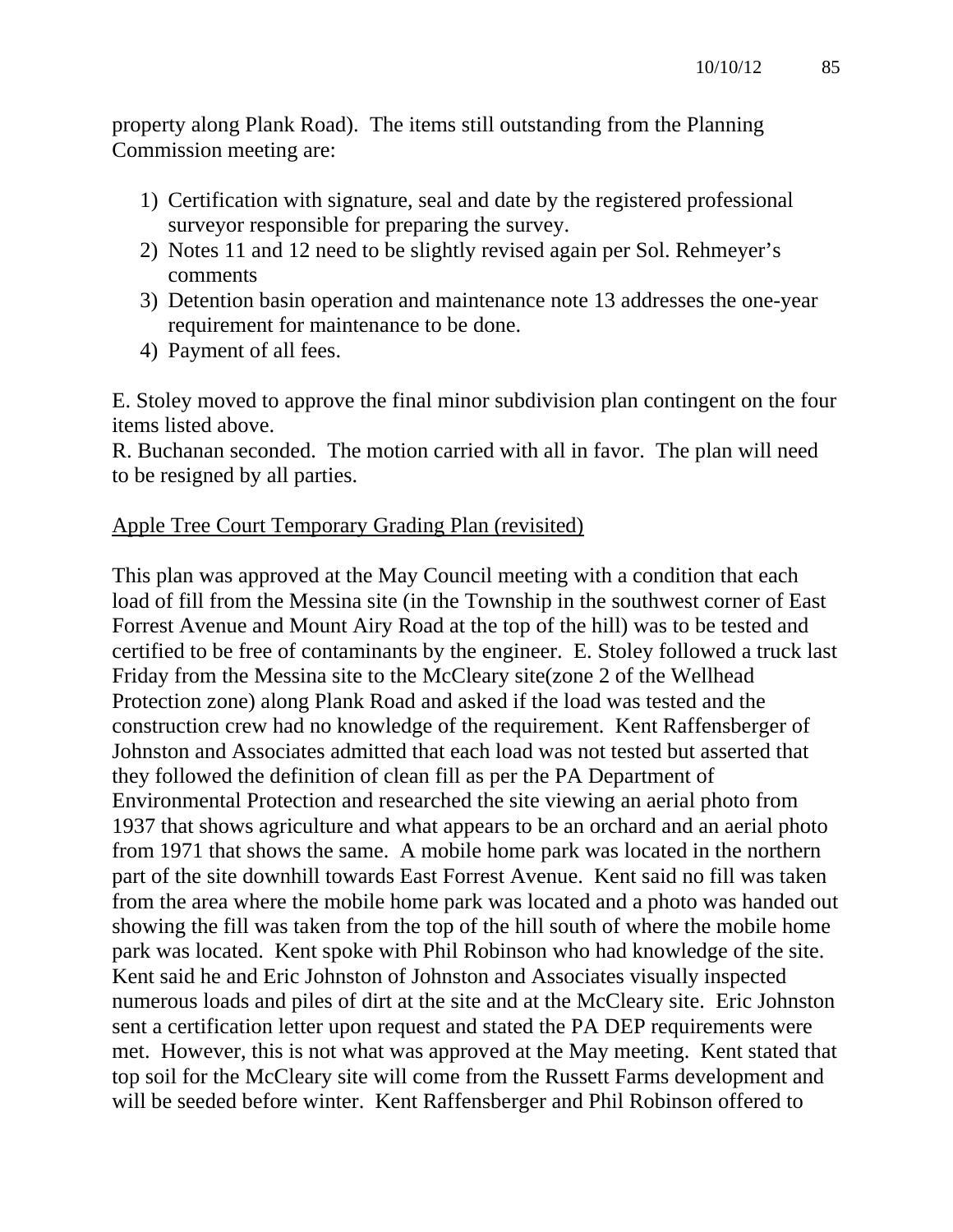have testing performed by a lab on the fill dirt at the McCleary site and on the top soil located in the Russett Farms development based on what contaminants are listed in the Wellhead Protection Ordinance. Test results will be given to Brian Sweitzer prior to any more moving of fill dirt. The laboratory test results need to be certified by Eric Johnston, engineer for the project and must list where the samples were taken. The letter must include what testing was done and where the samples were taken. Eng. Lipinski, Brian Sweitzer and Kent Raffensberger will agree on the areas to be sampled.

E. Stoley moved that to allow satisfaction of the prior requirement that the fill dirt contain no environmental contaminants by testing being done at the McCleary site and on the top soil at the Russett Farms site with locations determined by Eng. Lipinski, and the testing being done by a certified laboratory to verify that none of the contaminants listed in the Wellhead Protection Ordinance are present in unacceptable amounts, and that a certification letter be provided by the project engineer, Eric Johnston, certifying the test results from the approved laboratory; and such certification and the test results must be being given to the Borough before any more fill dirt is moved.

R. Buchanan seconded. The motion carried with all in favor.

## Apple Tree Court (McCleary) Preliminary Subdivision Plan

The plan is to create seven lots by extending Greenview Drive to Foxtail Court. The detention pond subdivided from the Selwood property at 13 Greenview Drive will be added to lot 1, who will be the owner of the pond. Since there will only be seven lots, a homeowner's association will not be feasible. There will be an agreement that will be recorded and referenced on each deed. The agreement will need to be reviewed and approved by the Borough before the final plan is approved.

Due to water runoff on the Doonan property at 9 Wineberry Drive, the McClearys offered to have a swale corrected that would direct this water to the detention pond, but the Doonans stopped responding and were invited to each staff review meeting, the Planning Commission meeting and tonight's meeting and were not present at any meeting. The swale and reference to their signature block will be removed from the plan.

E. Stoley moved to authorize the President to sign the Planning Module Exemption for the seven EDUs for this development.

M. Sharkey seconded. The motion carried with all in favor.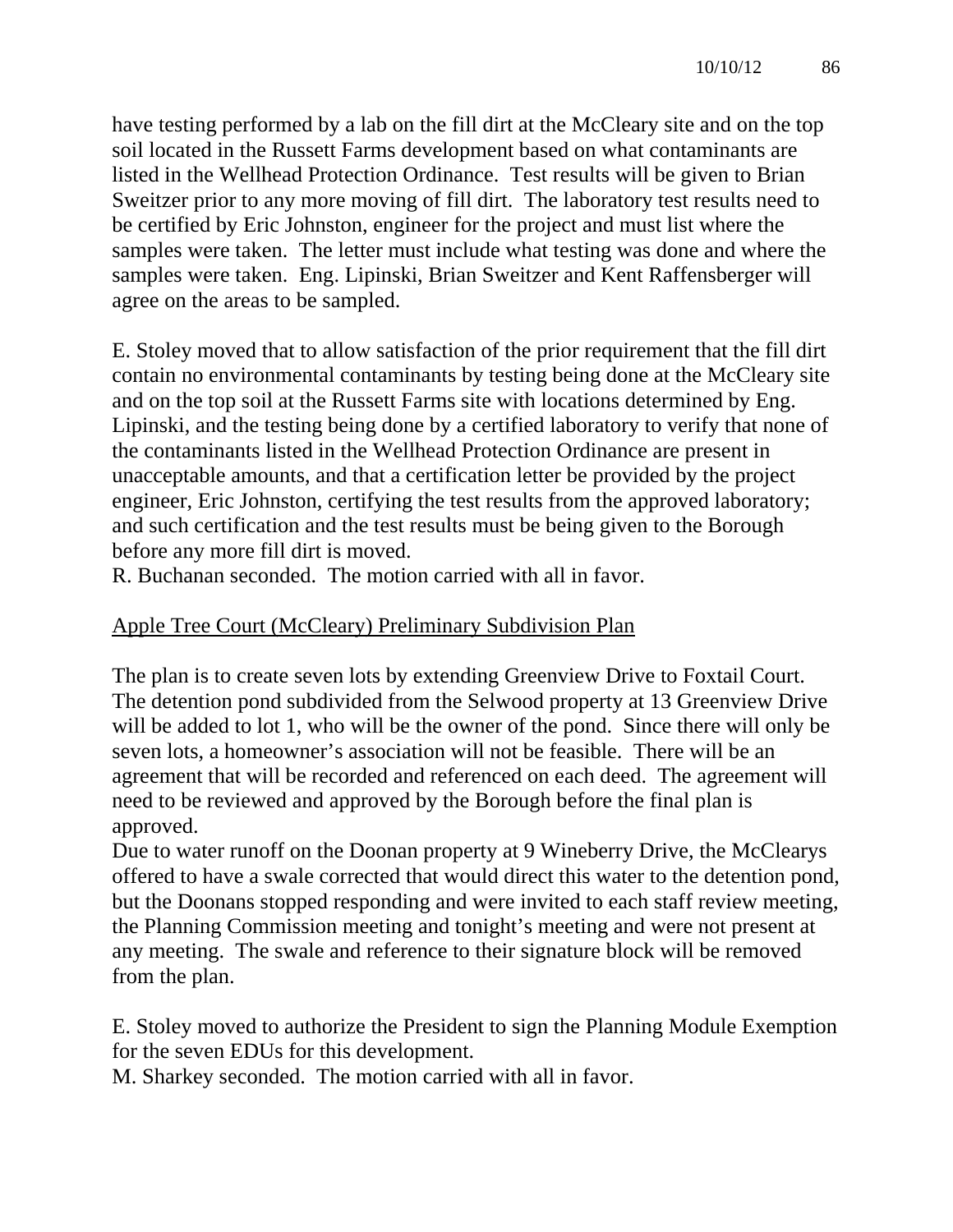The items still outstanding from the Planning Commission meeting are:

- 1) Planning Module approval.
- 2) Notes 21 and 22 regarding stormwater responsibility will need to be slightly revised. The Borough will need to see the agreement for maintenance of the detention pond prior to final plan approval.
- 3) Because of the required revisions to the street, need a detailed review of the profiles, utilities, grading, stormwater facilities, stormwater report, etc.
- 4) All fees to be paid.
- 5) Certification, with signature, seal, and date by the registered professional surveyor responsible for preparing the survey.
- 6) Four waivers were requested: a) from Section  $404 E \& S$  will be approved at the final plan process; b) from Section 505(d) there will be no improvements to Plank Road(curb, sidewalk, etc.) since there will be no entrance onto Plank Road; c) from Section 601.(c) monuments, two are proposed; and d) from Section 603 sidewalks.
- 7) Reference to the swale and the Doonans' acknowledgement need to be removed.

E. Stoley moved to approve the waiver #1 for  $E \& S$  approval at the final plan approval and that there will be no earth moving other than the temporary grading plan approved in May.

C. Munch seconded. The motion carried with all in favor.

E. Stoley moved to approve waiver #2 in that no improvements will be necessary for Plank Road.

J. Traband seconded. The motion carried with all in favor.

E. Stoley moved to approve waivers #3 (two monuments are approved) and #4 (no sidewalks will be required).

J. Traband and R. Buchanan seconded. The motion carried with all in favor.

E. Stoley moved to approve the preliminary subdivision plan contingent on comments 1 thru 5 and comment 7 being met.

M. Sharkey seconded. The motion carried with all in favor.

# 95 East Forrest Avenue Grading Plan

The revised grading plan with a date of September 13, 2012, was reviewed. The plan showed the original topography prior to the 2010 fill dirt being spread on the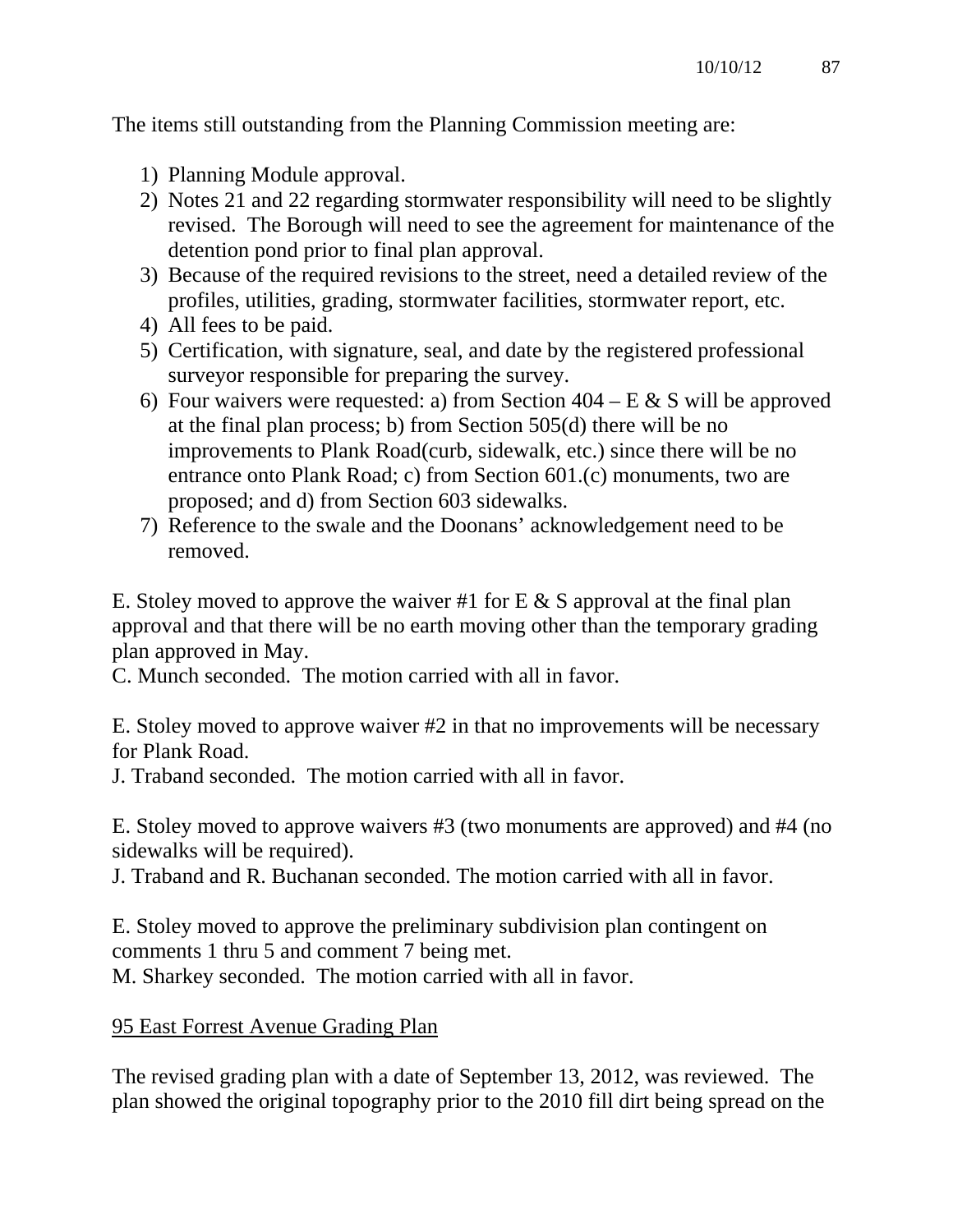property as well as the existing topography as of September 13. The proposed grading shows six feet from the original topography which satisfies Section 512 of the Zoning Ordinance. An NPDES permit will be required and the erosion control facilities will be designed around that. After the dirt is in place, seeding, and mulching will occur. Since the fill dirt for this project will come from the Messina property discussed earlier, the dirt will have been tested to make sure no contaminants listed in the Wellhead Protection Ordinance were present. After the dirt and seeding is in place, an as-built should be prepared showing the exact grade. Kent Raffensberger was told that this grading plan to raise the original topography six feet will be the finished grade for this parcel that no additional fill can be added when a land development plan is presented in the future and Kent accepted this statement. It can't be added to at a later date.

E. Stoley moved to approve the final grading plan with a date of September 13, 2012, contingent that only tested, clean fill dirt free of any contaminants listed in the Wellhead Protection Ordinance be imported; the owner to get the NPDES permit; once graded per the plan that an as-built be presented to the Borough showing the topography being no more than six feet above the original topography; and appropriate protection from any soil runoff into the creek being in place once the grading is completed and if necessary, if the vegetation is not completely established, that the mulch socks be replaced until the vegetation takes hold. J. Traband seconded. The motion carried with all in favor.

E. Stoley further moved that the owner needs to understand that this plan will be the final grade for this parcel and no future land development plans should call for any additional grading to take place.

M. Sharkey seconded. The motion carried with all in favor.

## **Southern Regional Police Department** – Richard R. Buchanan

The police report for August was reviewed. Buck stated the study prepared by the DCED appeared to be a canned study with names and information inserted. The formula in the study was 50% population and 50% assessed property. The Council presidents from Shrewsbury, Glen Rock and New Freedom Boroughs will be meeting next week to discuss the funding formula and if Stewartstown Borough joins the police commission, that would be the time to change the formula that could include a percentage for assessed property values.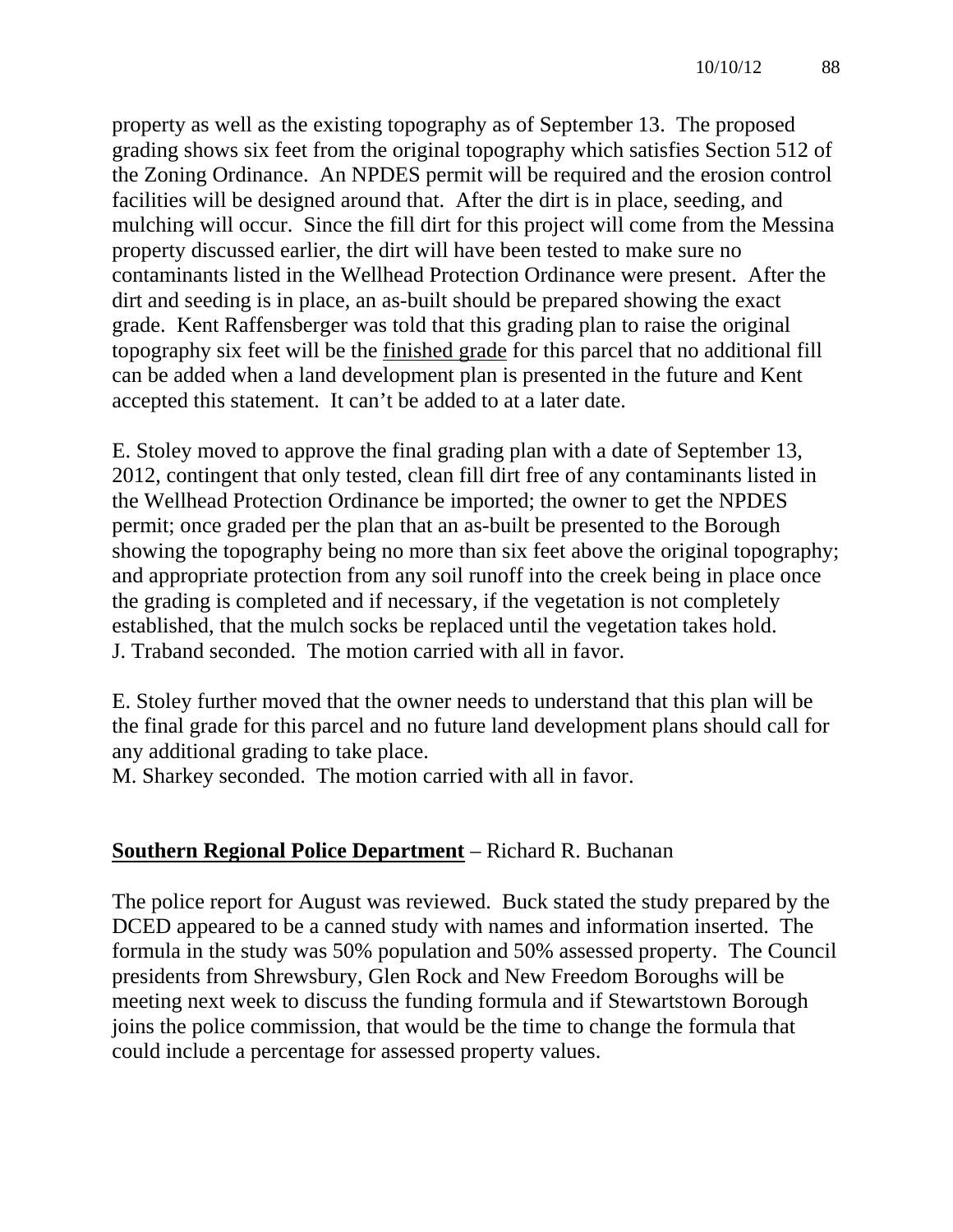Anthony Myers had given notice that he will resign as the citizen representative at the end of the year. The vacancy was advertised on the Borough's website and in the newspaper right after last month's meeting. A letter of interest from Nathan Kirschman was received.

R. Buchanan moved to appoint Nathan Kirschman as the Borough's citizen at large as of January 1, 2013.

M. Sharkey seconded. The motion carried with all in favor.

# **Codes Enforcement** – Keith Hunnings

## Shrewsbury Wash and Store, Constitution Avenue

Brad Tracey of Cumberland Systems was present to ask for a waiver from a land development requirement since renovations will not change the footprint of the building. The outside pre-wash area will be covered and the existing concrete pad replaced to install newer heating elements. A storage area will be added above the automatic car wash area. Council was agreeable to granting a waiver provided an as-built is given to the Borough after the work is finished.

M. Sharkey moved to grant the waiver from requiring a land development plan since the footprint of the building will not change and that an as-built be provided after the work is finished.

E. Stoley seconded. The motion carried with all in favor.

## Stewartstown Railroad Station

Keith stated that Dave Watson from the Stewartstown Railroad called last Thursday and wanted approval to have pit beef sales and train rides at the train station on South Main Street. With such short notice, approval was not given. Mr. Watson was told to come to the Council meeting to explain what the Railroad would like to do at this small property. There are no water or sewer connections to the building and no parking area.

## Bubba D's Pizza Advertisement

The question came up whether the costumed "pizza character" that promotes the business while holding a sign advertising a low cost pizza is allowed under the Zoning Ordinance. There is also the costumed "Statue of Liberty" that promotes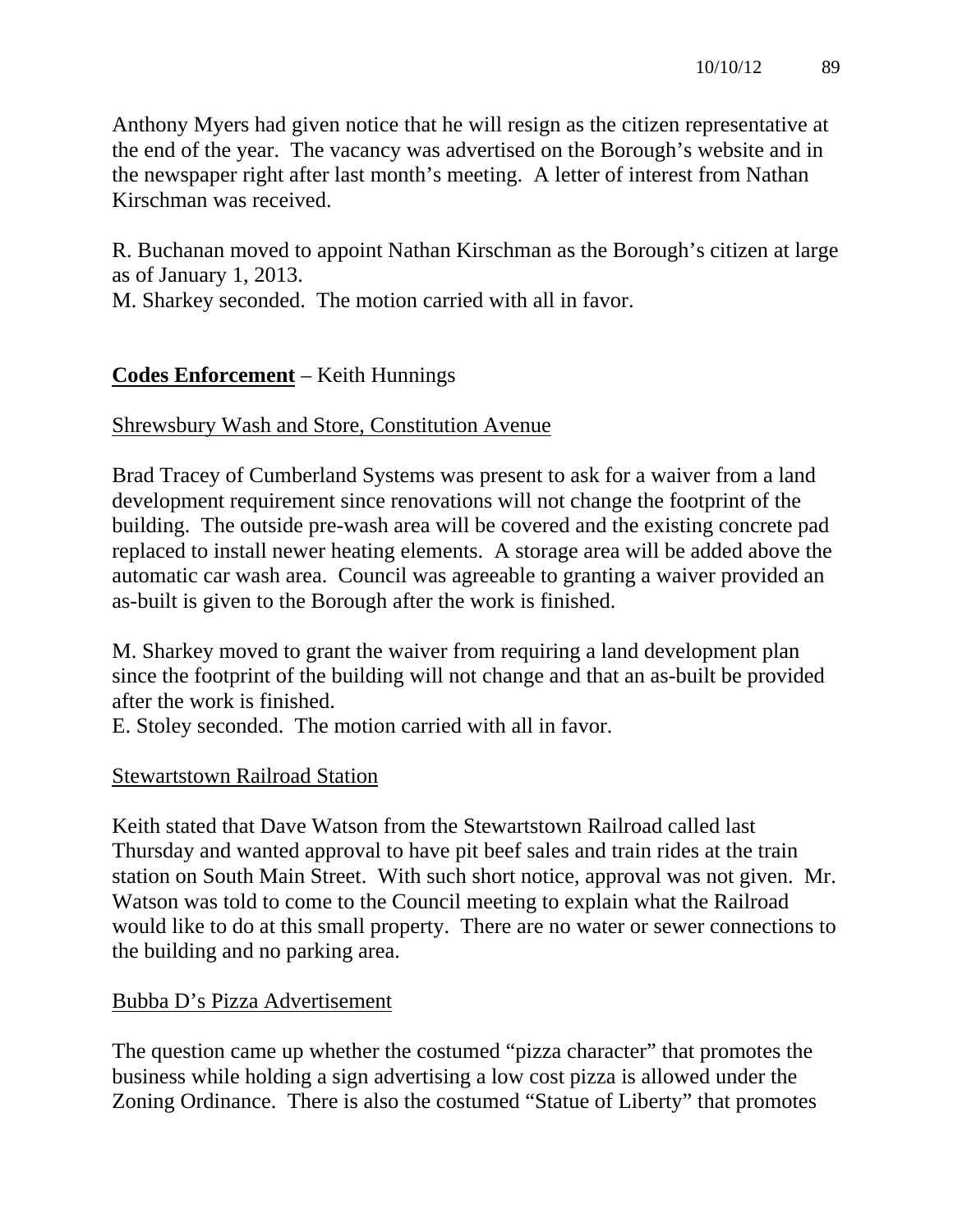an accounting business at the Market Square intersection at certain times of the year. The ordinance does not address such advertising.

It was decided that the Secretary should send the owner of the pizza shop a letter that the "pizza character" should stay off the shoulder and out of the flow of traffic and perhaps moderate the usage of the costumed character so that he doesn't become a nuisance.

#### 430 South Main Street

The office notified Keith that there is a tenant in the building. There are no water or sewer connections and there is still the matter of whether the building needs to be brought up to Code. No permits were issued for occupancy. The owner was contacted and he stated he is in the process of connecting to water and sewer and that it could be another month. Keith will take the appropriate action.

The Water and Sewer Committee is scheduled to meet this coming Monday evening at 7:00 p.m. about the dispute over the invoice for running a two inch water line under Main Street to this building.

## **Water & Sewer** – Richard R. Buchanan

## Blouse Well SRBC Testing

Right-of-Way agreements have been signed by all property owners except for 15 Kratz Road and the President of the Valley View Grove HOA to allow an aboveground pipe to cross their properties. There is sediment in the creek next to 15 Kratz Road. R. Buchanan will contact the owner of 15 Kratz Road about her demands.

## Windy Hill Bridge Sewer Replacement

There are three low spots in the newly-replaced sewer line. Kinsley Construction will start work to correct the problem tomorrow.

# **Public Roads & Lighting** – Eric W. Stoley

427 North Main Street Gravel Driveway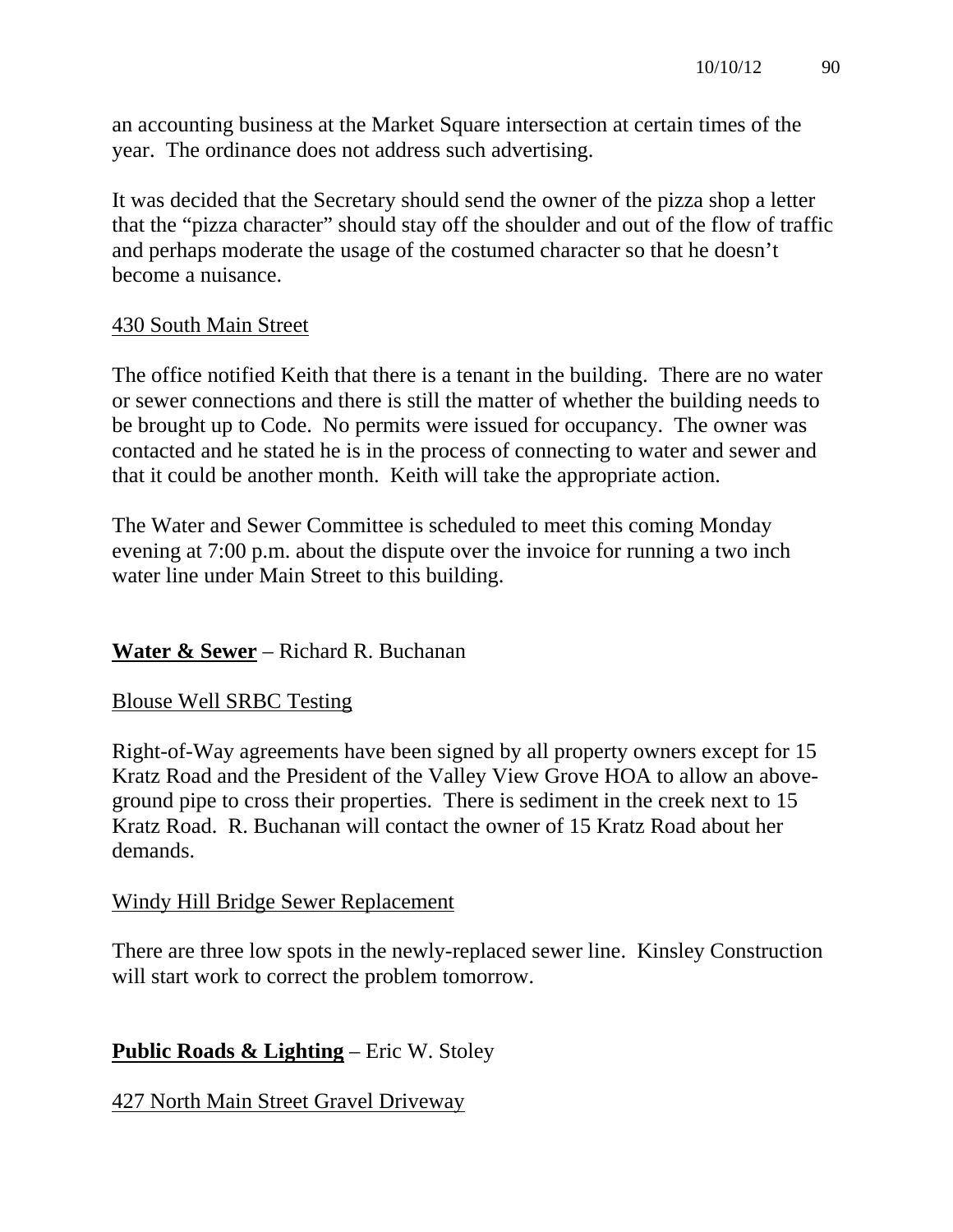The gravel from the stone driveway washes down along Main Street and deposited onto Woodland Drive during a strong rain. A letter will be sent referencing Section 303.6 of the Zoning Ordinance and that if stones wash down onto Woodland Drive, the property needs to clean them up or the Borough will clean them up and bill the property owner.

## **Public Lands, Buildings and Finance**

Reminder of the budget meeting set for next Wednesday, October 17 at 7:00 p.m.

#### **ENGINEER'S REPORT**

#### Southern Farms Sewer Block Grant Project Bids

The first phase was reduced to doing from 6 Covington Drive to the intersection with Winchester Road and a stub on Winchester Road which includes the manhole run after the intersection of Covington Drive and Winchester Road.

Two bids were received:

| SWERP, Inc.                | \$241,204.00 |
|----------------------------|--------------|
| <b>Associates Plumbing</b> | \$291,997.80 |

R. Buchanan moved to award the contract to SWERP, Inc. in the amount of \$241,204.00 pending receipt of all the documents. E. Stoley seconded. The motion carried with all in favor.

#### Heathcote Glen II

The approved plan has not been recorded as there is no surety yet and the outstanding fees in excess of \$5,000.00 have not been paid.

## **SOLICITOR'S REPORT**

PennDOT EDU Agreement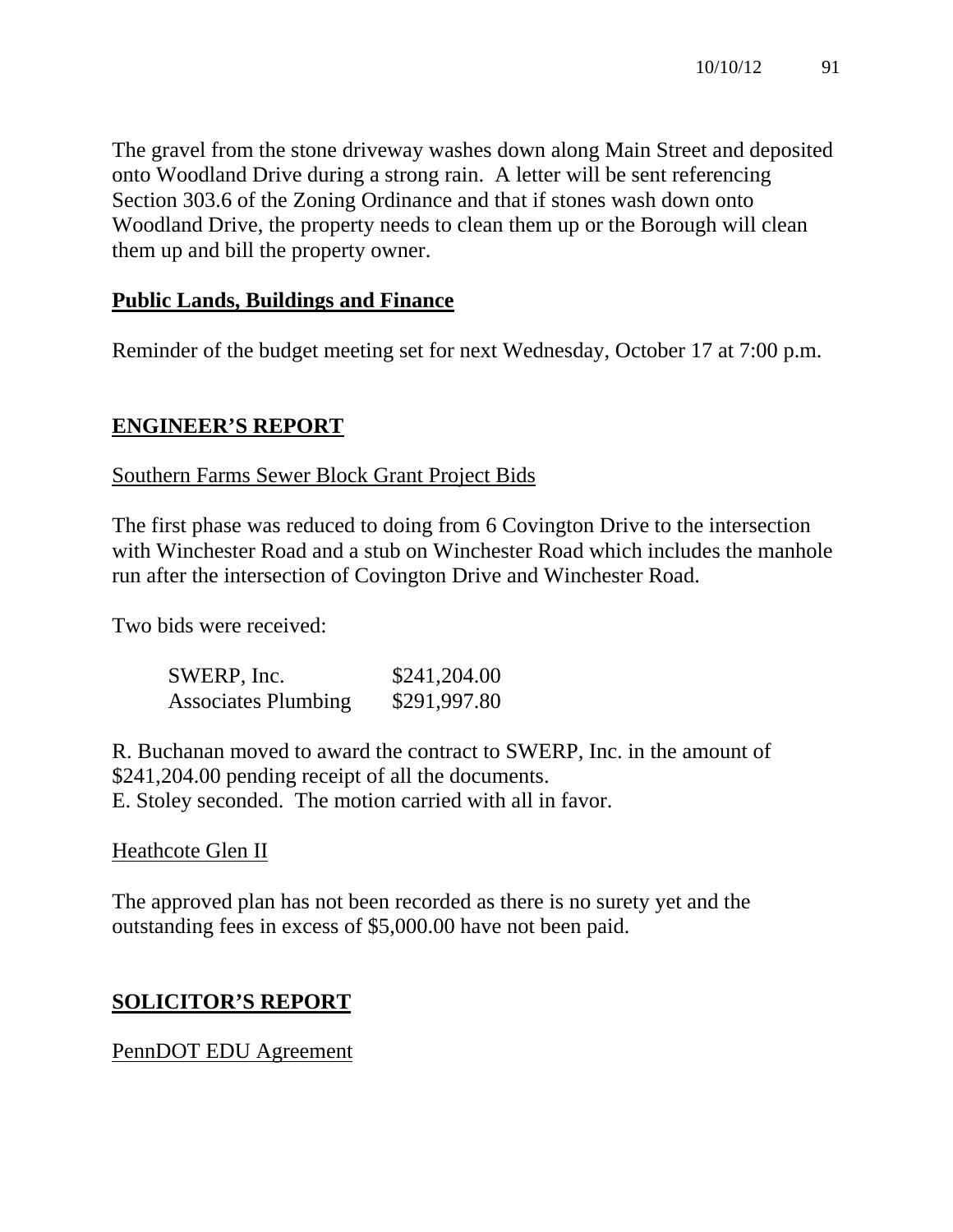Assistant Council Sharp indicated that PennDOT is willing to enter into an agreement to pay for the capacity outright. He is preparing a draft agreement and will provide it to Sol. Rehmeyer for review.

## York County UCC Board of Appeals and Recent Commonwealth Court Decision

The Bill that was introduced in the House to allow municipalities to join together to establish a joint board of appeals for the administration and enforcement of the Pennsylvania Construction Code was sent to committee on October 3.

## Stormwater Management Ordinance Requirement

A few provisions of the ordinance are still being refined.

#### 50 West Clearview Drive Swale Issue

Sol. Rehmeyer prepared a draft right-of-way agreement and will finalize it upon receipt of information from the engineer with regard to the scope of the easement and the improvements to be installed.

#### New Freedom Borough Proportionate Sharing Invoice

New Freedom Borough's solicitor contacted Sol. Rehmeyer as his client was not happy with Shrewsbury Borough's offer to pay half of the back billing from 2000 through 2007 in the amount of \$12,083.00. The Borough feels this research came about after the last proportionate sharing invoice calculation was questioned and the statute of limitations, we felt, had passed.

## **Public Safety, Welfare and Personnel** – Michael G. Sharkey

## Trick or Treat Night

Trick or Treat night will be October 31 from 6:00 to 8:00 p.m.

## **Secretary's Report** – Cindy L. Bosley

Tree Lighting Ceremony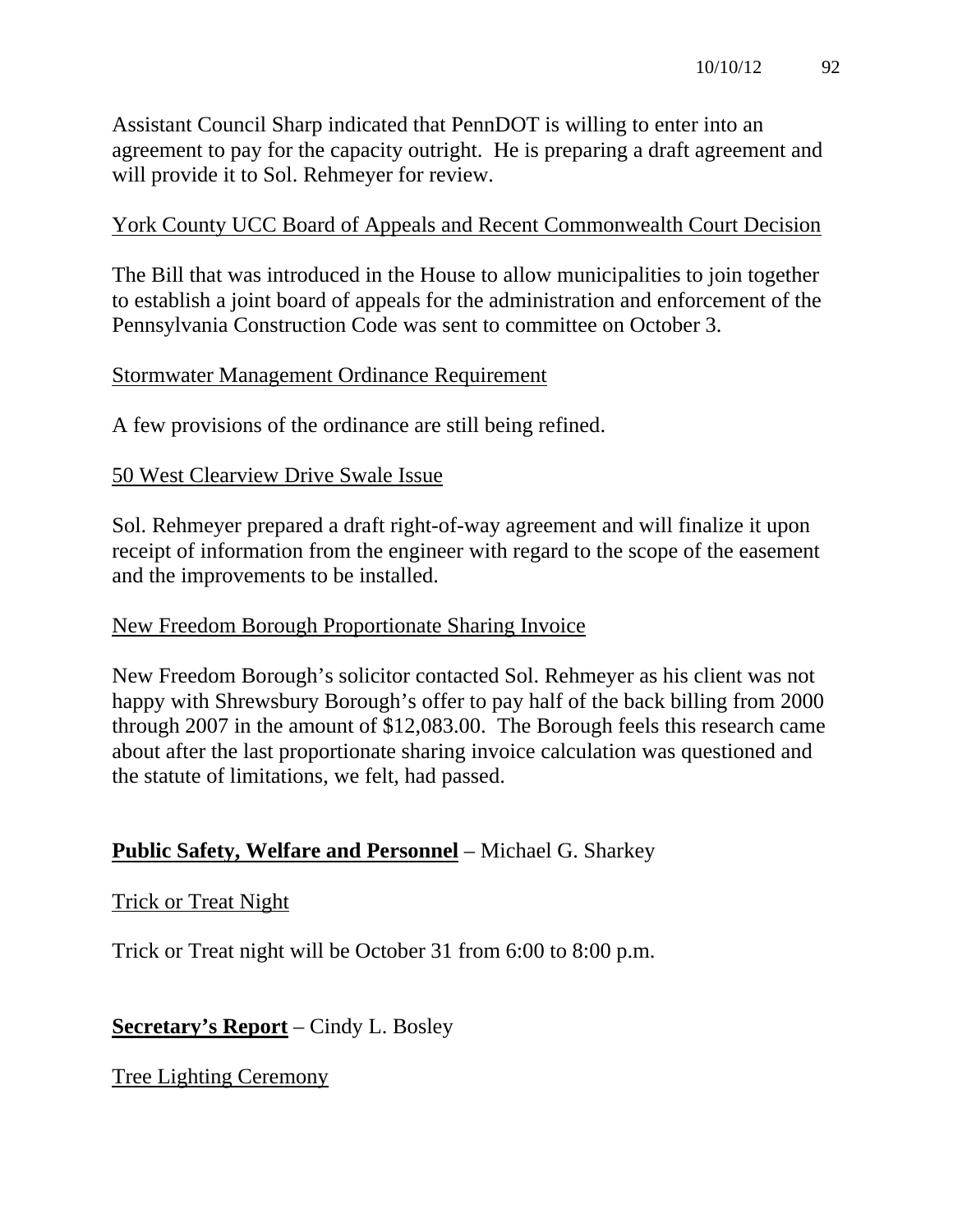The tree lighting ceremony will be on Sunday, December 2 at 6:00 p.m. – no rain date.

## Annual Boroughs Association Meeting

The annual meeting will be held on November 10, 2012.

## Bank Surcharges

A meeting was held with three representatives from SusquehannaBank today and no resolution was reached. They were unclear how our deposited checks are being calculated with a service fee as the checks are split into three accounts when the deposit is made. There were also unclear whether we would classify as a business account and be allowed 500 items before a charge is made per item.

The Secretary checked with PeoplesBank and there is a checking account just for municipalities and government agencies that have no set number of allowed items and no service or maintenance fees.

M. Sharkey moved to give the Secretary authorization to move the Borough's accounts to a bank that does not charge a maintenance or service fee on our accounts.

E. Stoley seconded. The motion carried with all in favor.

# **York Adams Tax Bureau** – Michael G. Sharkey

The quarterly meeting will be the end of this month. We received a 2013 budget figure from the Bureau.

# **Subdivision, Land Development & Zoning** – Eric W. Stoley

## **Planning Commission/Regional Planning Commission** – Eric W. Stoley

## **UNFINISHED BUSINESS**

## **NEW BUSINESS**

The issue control sheet was reviewed and updated.